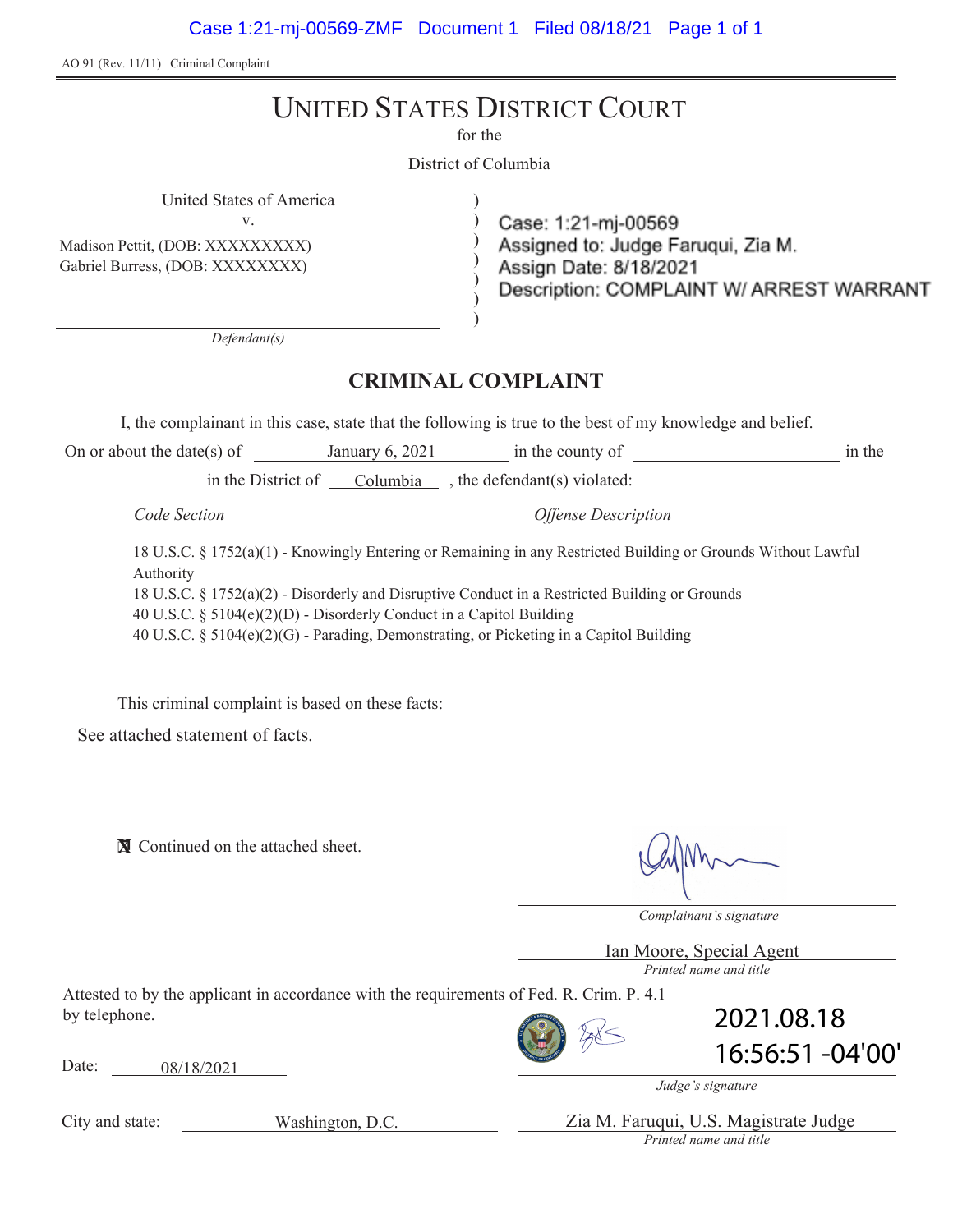Case 1:21-mj-00569-ZMF Document 1-1 Fi Case: 1:21-mj-00569<br>Assigned to: Judge Farugui, Zia M. Assign Date: 8/18/2021 Description: COMPLAINT W/ ARREST WARRANT

### **AFFIDAVIT**

1. I, Special Agent Ian Moore, am an investigative or law enforcement officer of the United States within the meaning of Section 2501(7) of Title 18, United States Code, in that I am empowered by law to conduct investigations of, and to make arrests for offenses enumerated in Section 2516 of Title 18, United States Code. I have been a Special Agent with the Federal Bureau of Investigation (hereinafter "FBI") since September 2015 and am currently assigned to the Toledo, Ohio Resident Agency within the Cleveland Division of the FBI. My educational background includes study in the fields of criminal justice and law. Prior to joining the FBI, I served as a commissioned officer in the United States Army. During my time as an FBI Special Agent, I have investigated a variety of violations of federal law, including investigations concerning domestic terrorism, international terrorism, white-collar crimes, hate crimes, and public corruption.

2. In the course of these investigations, I have prepared and submitted numerous affidavits and executed associated federal search and arrest operations. The facts in this affidavit come from my personal observations, my training and experience, and information obtained from other agents and witnesses. This affidavit is intended to show merely that there is sufficient probable cause for the requested warrant and does not set forth all of my knowledge about this matter.

3. The U.S. Capitol is secured 24 hours a day by U.S. Capitol Police. Restrictions around the U.S. Capitol include permanent and temporary security barriers and posts manned by U.S. Capitol Police. Only authorized people with appropriate identification were allowed access inside the U.S. Capitol. On January 6, 2021, the exterior plaza of the U.S. Capitol was also closed to members of the public.

4. On January 6, 2021, a joint session of the United States Congress convened at the United States Capitol, which is located at First Street, SE, in Washington, D.C. During the joint session, elected members of the United States House of Representatives and the United States Senate were meeting in separate chambers of the United States Capitol to certify the vote count of the Electoral College of the 2020 Presidential Election, which had taken place on November 3, 2020. The joint session began at approximately 1:00 p.m. Shortly thereafter, by approximately 1:30 p.m., the House and Senate adjourned to separate chambers to resolve a particular objection. Vice President Michael Pence was present and presiding, first in the joint session, and then in the Senate chamber.

5. As the proceedings continued in both the House and the Senate, and with Vice President Pence present and presiding over the Senate, a large crowd gathered outside the U.S. Capitol. As noted above, temporary and permanent barricades were in place around the exterior of the U.S. Capitol building, and U.S. Capitol Police were present and attempting to keep the crowd away from the Capitol building and the proceedings underway inside.

6. At such time, the certification proceedings were still underway and the exterior doors and windows of the U.S. Capitol were locked or otherwise secured. Members of the U.S. Capitol Police attempted to maintain order and keep the crowd from entering the Capitol; however, around 2:00 p.m., individuals in the crowd forced entry into the U.S. Capitol, including by breaking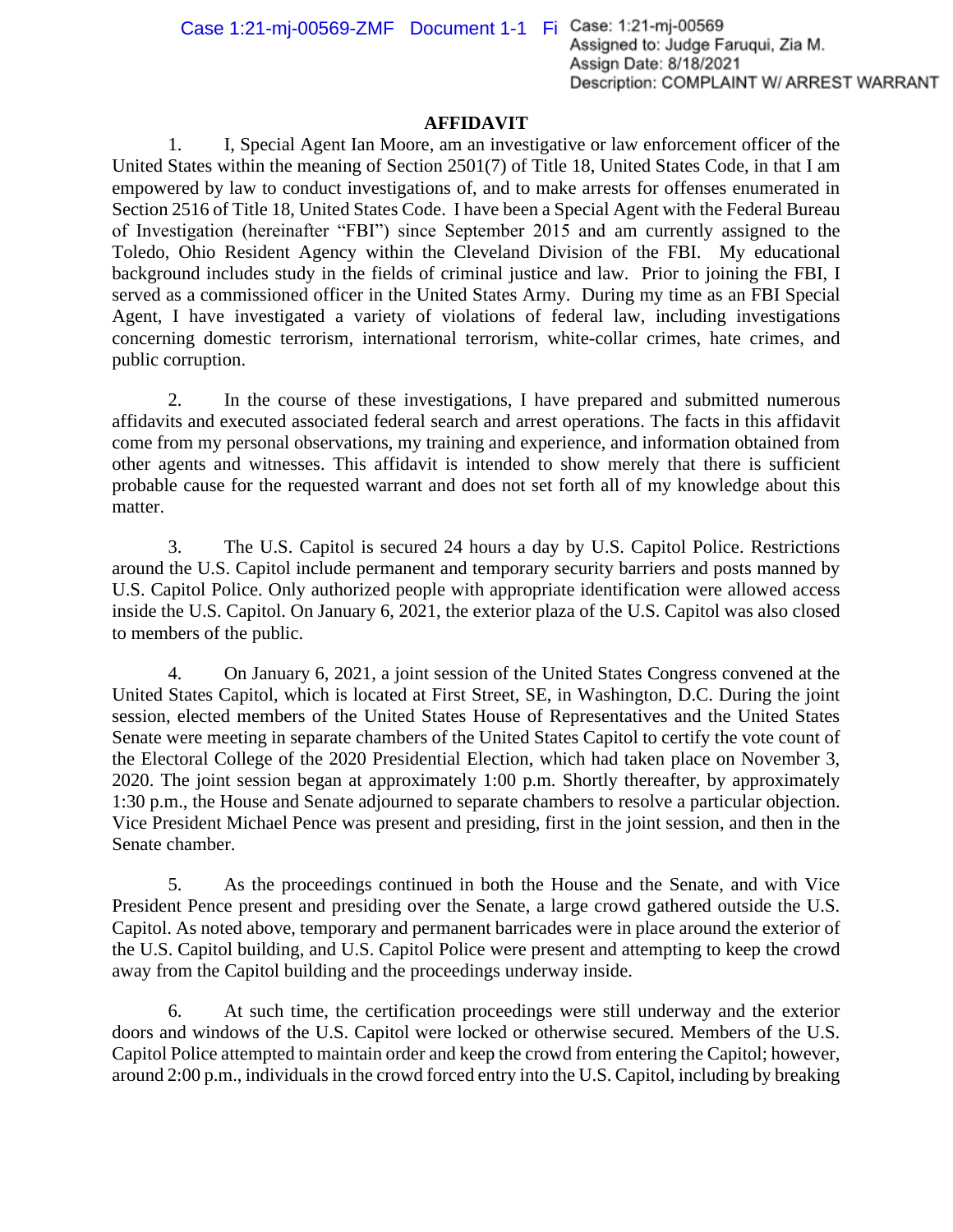windows and by assaulting members of the U.S. Capitol Police, as others in the crowd encouraged and assisted those acts.

7. Shortly thereafter, at approximately 2:20 p.m., members of the United States House of Representatives and United States Senate, including the President of the Senate, Vice President Pence, were instructed to—and did—evacuate the chambers. Accordingly, the joint session of the United States Congress was effectively suspended until shortly after 8:00 p.m. Vice President Pence remained in the United States Capitol from the time he was evacuated from the Senate Chamber until the sessions resumed.

8. During national news coverage of the aforementioned events, video footage which appeared to be captured on mobile devices of persons present on the scene depicted evidence of violations of local and federal law, including scores of individuals inside the U.S. Capitol building without authority to be there.

9. In January 2021, based on an online tip, the FBI began an investigation into whether GABRIEL BURRESS and MADISON PETTIT were unlawfully present inside the U.S. Capitol building on January 6, 2021. Initial background checks revealed addresses associated with BURRESS and PETTIT in Swanton, Ohio. BURRESS had previously been encountered on several occasions by the Swanton, Ohio police department, and accompanying police reports included phone numbers for BURRESS of \*\*\*-\*\*\*-3784 and \*\*\*-\*\*\*-3220. The police report featuring the phone number \*\*\*-\*\*\*-3220 is from 2018.

10. Records returned during a search warrant served on AT&T to obtain certain cellular device data pertaining to devices located in proximity of the U.S. Capitol Building on January 6, 2021 showed that the cellphone associated with \*\*\*-\*\*\*-3784 made a call on January 6, 2021, to the phone number \*\*\*-\*\*\*-0924 and that during the time of the call, \*\*\*-\*\*\*-0924 utilized a cell site consistent with providing service to a geographic area that includes the interior of the United States Capitol building.

11. There were 10 additional records of the cellphone associated with \*\*\*-\*\*\*-0924 having utilized a cell site consistent with providing service to a geographic area that includes the interior of the United States Capitol building on January 6, 2021 during the time surrounding the unlawful activity at the Capitol building.

12. Business records from AT&T identified the subscriber of \*\*\*-\*\*\*-0924 as a "M.P." M.P. shares a last name with, and appears to be a parent of, MADISON PETTIT based upon records from the Ohio Bureau of Motor Vehicles (BMV).

13. The records reflect that the cellphone associated with \*\*\*-\*\*\*-0924 was additionally in contact with \*\*\*-\*\*\*-5692 on January 6, 2021, around the time of the unlawful entries to the U.S. Capitol. \*\*\*-\*\*\*-5692 is another phone number on the same AT&T Wireless account owned by M.P., PETTIT's parent.

14. Additional background searches on PETTIT identified her as having an Ohio driver's license and an Ohio license plate of \*\*\*9951, which returns to a 2012 Blue Chevy Cruze. The FBI also confirmed that BURRESS has an Ohio driver's license and is the registered owner of a grey 2017 Ford Fusion with the license plate \*\*\*7254.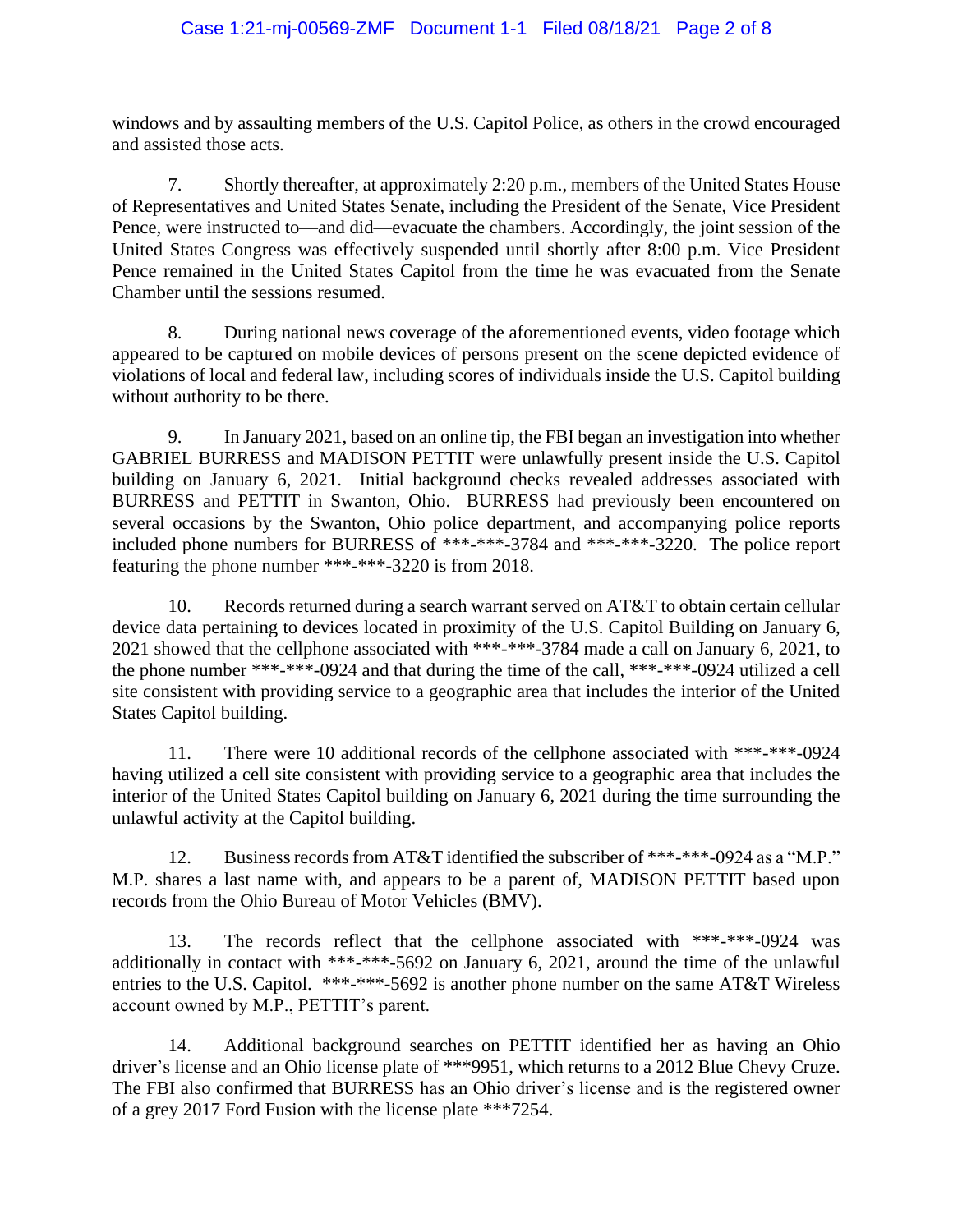## Case 1:21-mj-00569-ZMF Document 1-1 Filed 08/18/21 Page 3 of 8

15. A Facebook search for "MADISON PETTIT" returned an account under the same name with photographs of a female that appear to match the BMV photo of PETTIT. Several photographs on the Facebook page depict PETTIT with a male that appears to match the BMV photograph of BURRESS. The Facebook page indicates that PETTIT is in a "relationship" with BURRESS. Business records from Facebook state that \*\*\*-\*\*\*-0924 is associated with the Facebook account under the name "MADISON PETTIT" and that the account is owned by an individual named "MADISON PETTIT."





**Madison Pettit** Profile Pictures · Apr 3 · @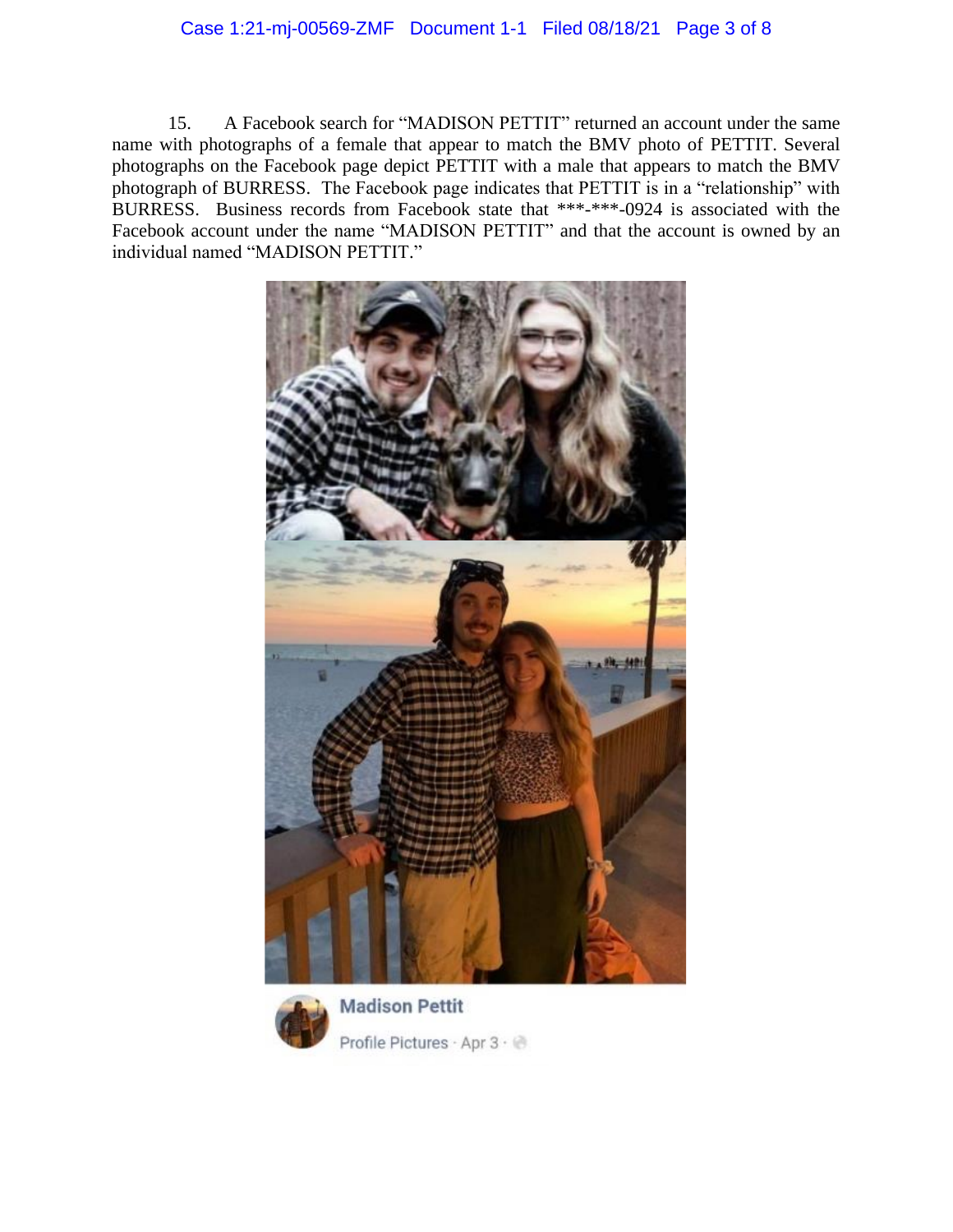#### Case 1:21-mj-00569-ZMF Document 1-1 Filed 08/18/21 Page 4 of 8

16. Additional business records received from Google and Apple identify accounts subscribed to by a "MADISON PETTIT" to be associated with \*\*\*-\*\*\*-0924. Based on all of the foregoing, as well as the information below, your affiant believes that PETTIT was using the cellphone associated with \*\*\*-\*\*\*-0924 on January 6, 2021.

17. Business records from Facebook identified an account owned by a "GABE BURRESS" that was associated with \*\*\*-\*\*\*-3220. Photographs from that account appear to depict the same male individual with a female who also appears to match the photograph on the profile of "Madison Pettit" above, as the following comparison shows:



18. Business records received from Google and Apple also identify accounts associated with a "GABRIEL BURRESS" to be associated with \*\*\*-\*\*\*-3220. An Apple account associated with Burress and the -3220 phone number has a backup email address (an email address used to verify the Apple account) that is associated with an individual with the last name "Pettit." That same backup email address is also associated with the Apple and Facebook accounts under the name "Madison Pettit" associated with the -0924 phone number. That association is further evidence that PETTIT and BURRESS are in a relationship.

19. Business records received from Verizon Wireless indicate that subscriber for \*\*\*- \*\*\*-3220 is L.D. Background checks indicate that L.D. is a family member of BURRESS. The business records from Verizon Wireless further reflect that \*\*\*-\*\*\*-3784 is also subscribed to by L.D. A pretext call placed to \*\*\*-\*\*\*-3784 in April 2021 was answered by an unidentified female, while a pretext call to \*\*\*-\*\*\*-3220 went unanswered. The business records from AT&T show that \*\*\*-\*\*\*-3220 exchanged multiple text messages with \*\*\*-\*\*\*-0924 on January 6, 2021.

20. The FBI compared photographs of PETTIT and BURRESS against images and video captured at the U.S. Capitol on January 6, 2021. As a result of that comparison, your affiant located and viewed a video that appears to have been taken from a security camera located within the U.S. Capitol building on January 6, 2021. Your affiant was then able to obtain footage from two security cameras providing coverage of the interior of the U.S. Capitol building on January 6, 2021.

21. Footage taken from one camera at the U.S. Capitol building on January 6, 2021 from approximately 3:01-3:04 PM ET depicts individuals that match the appearance of PETTIT and BURRESS inside the U.S. Capitol building. The individuals matching the appearance of PETTIT and BURRESS are observed entering the U.S. Capitol from an exterior door at approximately 3:02-3:03 PM ET.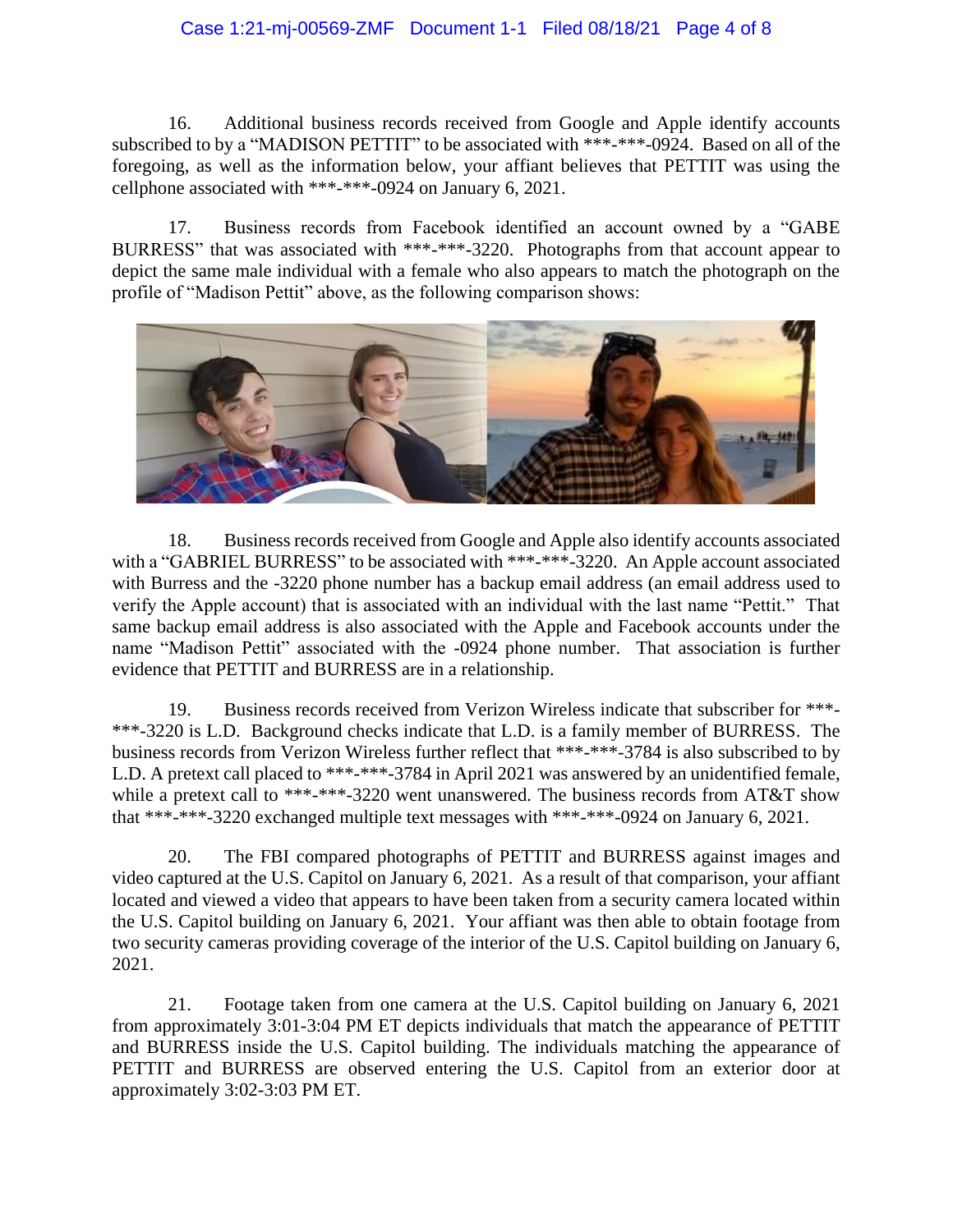### Case 1:21-mj-00569-ZMF Document 1-1 Filed 08/18/21 Page 5 of 8

22. The individual matching the appearance of PETTIT has blonde hair, is wearing a dark-colored coat and ripped jeans, is at times wearing sunglasses, and is in possession of a dark face mask. This individual remains in proximity to the male matching the appearance of BURRESS. The male matching the appearance of BURRESS is wearing what appears to be a brown or green hat, dark colored coat, black gloves, and carrying a dark colored backpack. The male matching the appearance of BURRESS has his hands around the female, on her hips, for several seconds while they walk closely together.



23. Footage taken from a second camera at the U.S. Capitol on January 6, 2021 between approximately 3:10 - 3:30 PM depicts individuals that match the appearance of PETTIT and BURRESS inside the U.S. Capitol, exiting the Rotunda area towards a common area in proximity to a doorway between 3:12 PM and 3:17 PM.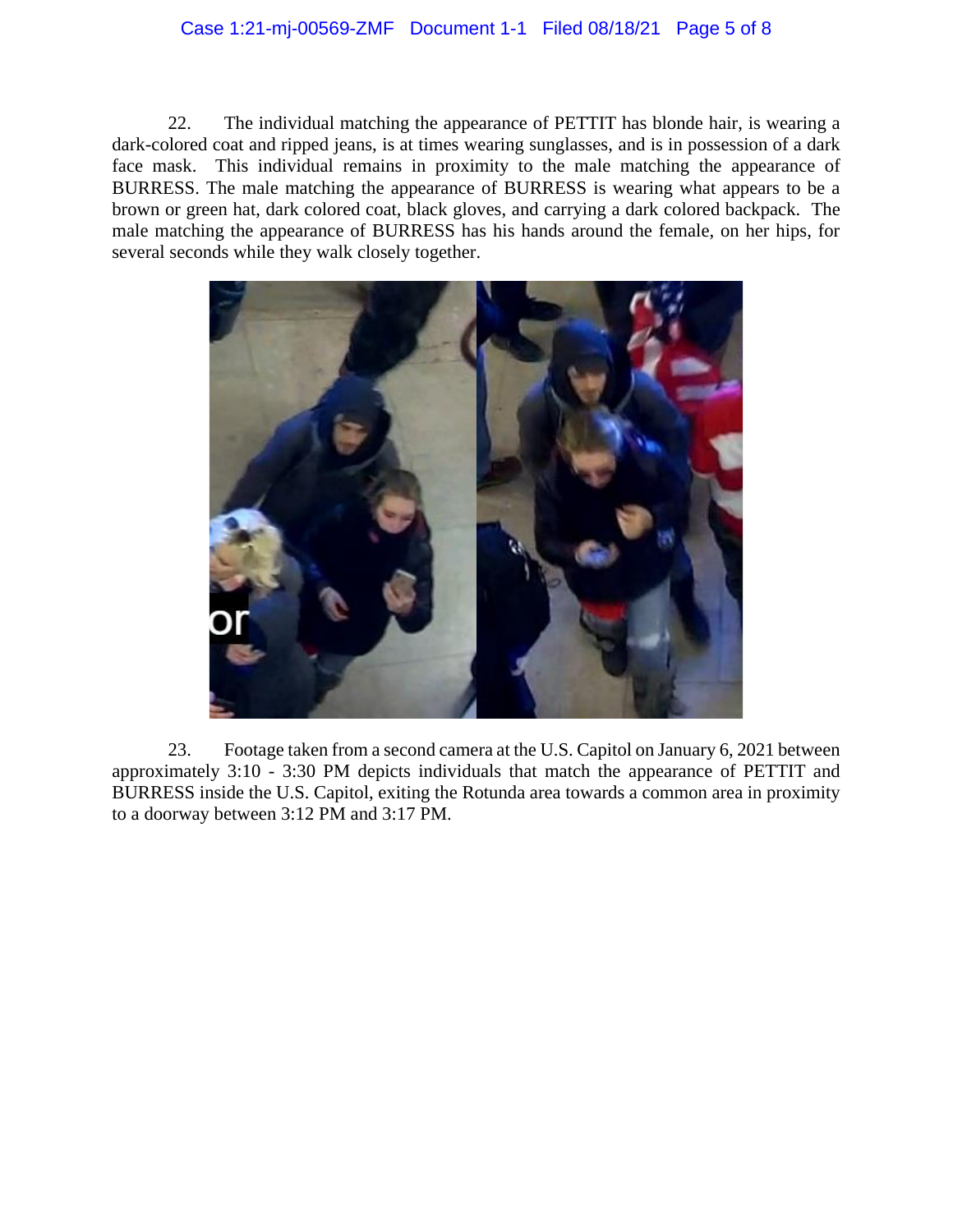

24. The following images are cropped versions of stills from the CCTV footage identified above, and display the faces of BURRESS and PETTIT more clearly:



25. The individual matching the description of PETTIT appears to be talking on her phone when she enters the U.S. Capitol, and later appears to be filming using her phone as she enters the Rotunda of the U.S. Capitol. BURRESS is not seen utilizing a cell phone during the time he appears within the U.S. Capitol.

26. On February 8, 2021, and April 28, 2021, your affiant conducted surveillance on multiple addresses in Swanton, Ohio associated with PETTIT and BURRESS, including an address in Swanton, Ohio. On February 8, 2021, the blue Cruze registered to PETTIT was observed parked in the driveway of that address in proximity to the grey Ford Fusion registered to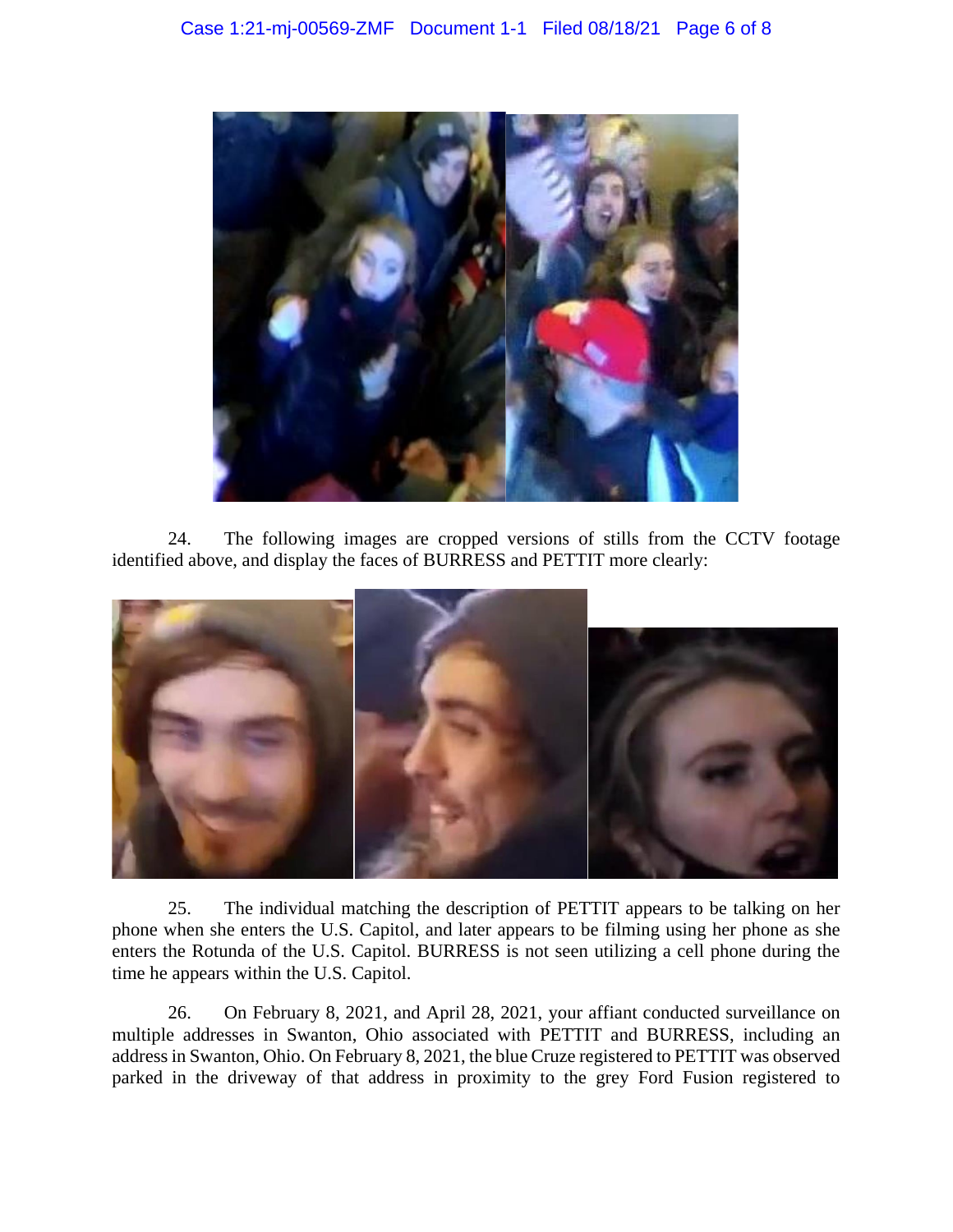BURRESS. On April 28, 2021, at the same address, the blue Cruze was present and an additional vehicle registered to BURRESS was parked along the side of the driveway.

27. On August 12, 2021, both BURRESS and PETTIT were interviewed outside their residence at that same address in Swanton, Ohio. BURRESS identified himself and PETTIT in pictures shown to him; these pictures were still frames taken from CCTV video footage from the interior of the U.S. Capitol Building on January 6, 2021. BURRESS then admitted traveling to the U.S. Capitol Building on January 6, 2021, with PETTIT and two other individuals. BURRESS stated that he heard others yelling that they were charging the building. BURRESS stated that he followed the crowd to the steps of the U.S. Capitol and was pushed into the Building by the crowd behind him. BURRESS stated that he was inside the U.S. Capitol Building for approximately 10 minutes. BURRESS then confirmed that the \*\*\*-\*\*\*-3220 number is his phone number.

28. PETTIT likewise identified herself and BURRESS in pictures shown to her; these pictures were still frames taken from CCTV video footage from the interior of the U.S. Capitol Building on January 6, 2021. PETTIT admitted entering the building with a crowd of individuals after gates in front of them, which had been holding the protesters back, were removed. She indicated that she heard alarms go off and felt pepper spray in her lungs. She stated she was inside the U.S. Capitol Building for 10-15 minutes.

29. Based on the foregoing, your affiant submits that there is probable cause to believe that MADISON PETTIT and GABRIEL BURRESS violated 18 U.S.C. § 1752(a)(1) and (2), which makes it a crime to (1) knowingly enter or remain in any restricted building or grounds without lawful authority to do so; and (2) knowingly, and with intent to impede or disrupt the orderly conduct of Government business or official functions, engage in disorderly or disruptive conduct in, or within such proximity to, any restricted building or grounds when, or so that, such conduct, in fact, impedes or disrupts the orderly conduct of Government business or official functions; or attempt or conspire to do so. For purposes of Section 1752 of Title 18, a "restricted building" includes a posted, cordoned off, or otherwise restricted area of a building or grounds where the President or other person protected by the Secret Service, including the Vice President, is or will be temporarily visiting; or any building or grounds so restricted in conjunction with an event designated as a special event of national significance. As noted above, BURRESS and PETTIT were within a posted, cordoned off, or otherwise restricted area of a building or grounds where the Vice President was temporarily visiting on January 6, 2021.